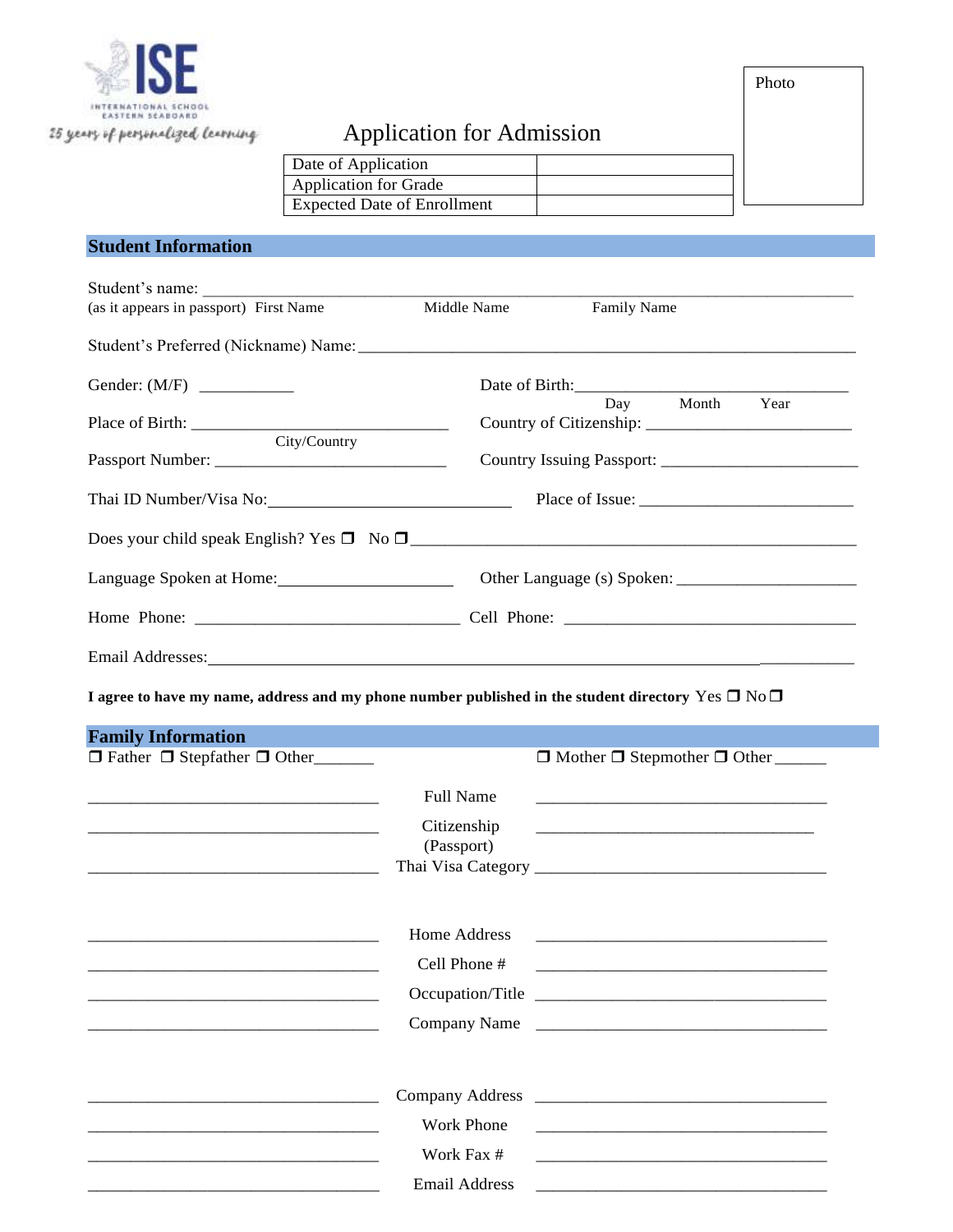## **Siblings**

| Name | Age | Grade | School | Applying to ISE<br>(Yes/No) |
|------|-----|-------|--------|-----------------------------|
|      |     |       |        |                             |
|      |     |       |        |                             |
|      |     |       |        |                             |

**Emergencies**: Please name another person (other than parents and guardian) who we can contact locally.

| 1. Contact person<br><u> 1980 - Jan Stein Harry Harry Harry Harry Harry Harry Harry Harry Harry Harry Harry Harry Harry Harry Harry</u> | Home  | Work Phone        |
|-----------------------------------------------------------------------------------------------------------------------------------------|-------|-------------------|
| Cell Phone                                                                                                                              | Email |                   |
| 2. Contact person                                                                                                                       | Home  | <b>Work Phone</b> |
| Cell Phone                                                                                                                              | Email |                   |

### **School (s) Attended (Please list most current schoolfirst)**

| City/Country | Grade    | Dates Attended | Language of Instruction | *Special Program |
|--------------|----------|----------------|-------------------------|------------------|
|              | Level(s) |                |                         | (If Application) |
|              |          |                |                         |                  |
|              |          |                |                         |                  |
|              |          |                |                         |                  |
|              |          |                |                         |                  |
|              |          |                |                         |                  |

# **Personal History**

| Has your child skipped a grade?                                                                                                                                                                                                |                                                                                                                                                                                                                                |
|--------------------------------------------------------------------------------------------------------------------------------------------------------------------------------------------------------------------------------|--------------------------------------------------------------------------------------------------------------------------------------------------------------------------------------------------------------------------------|
| Has your child ever been in a gifted program?                                                                                                                                                                                  |                                                                                                                                                                                                                                |
| Has your child ever been retained (repeated a grade)?                                                                                                                                                                          |                                                                                                                                                                                                                                |
| Has your child had any specific learning difficulties?                                                                                                                                                                         | $\Box$ No $\Box$ Yes Please provide details:                                                                                                                                                                                   |
| Has your child received extra help in school?                                                                                                                                                                                  | $\Box$ No $\Box$ Yes Please provide details:                                                                                                                                                                                   |
| Has your child even been enrolled in a Learning Support Program? $\Box$ No $\Box$ Yes Please provide details:                                                                                                                  |                                                                                                                                                                                                                                |
| Has your child ever been in an English-as-a-Second Language Program? $\Box$ No $\Box$ Yes _______ # of years                                                                                                                   |                                                                                                                                                                                                                                |
|                                                                                                                                                                                                                                | Has your child ever had an Individual Education Plan (IEP)? $\square$ No $\square$ Yes <b>Please provide a copy to Admissions</b>                                                                                              |
|                                                                                                                                                                                                                                | Has your child ever had a psycho-educational evaluation? $\Box$ No $\Box$ Yes <b>Please provide a copy to Admissions</b>                                                                                                       |
| Does your child have any emotional issues?                                                                                                                                                                                     | $\Box$ No $\Box$ Yes Please provide details:                                                                                                                                                                                   |
|                                                                                                                                                                                                                                |                                                                                                                                                                                                                                |
| <b>Mailing and Billing Information</b>                                                                                                                                                                                         |                                                                                                                                                                                                                                |
|                                                                                                                                                                                                                                |                                                                                                                                                                                                                                |
|                                                                                                                                                                                                                                | School fees will be paid by: $\Box$ Company $\Box$ Parents $\Box$ Both $\Box$ % Company $\Box$ % Parents                                                                                                                       |
|                                                                                                                                                                                                                                |                                                                                                                                                                                                                                |
| Telephone: The contract of the contract of the contract of the contract of the contract of the contract of the contract of the contract of the contract of the contract of the contract of the contract of the contract of the | Facsimile: New York Changes and Security and Security and Security and Security and Security and Security and Security and Security and Security and Security and Security and Security and Security and Security and Security |
|                                                                                                                                                                                                                                |                                                                                                                                                                                                                                |